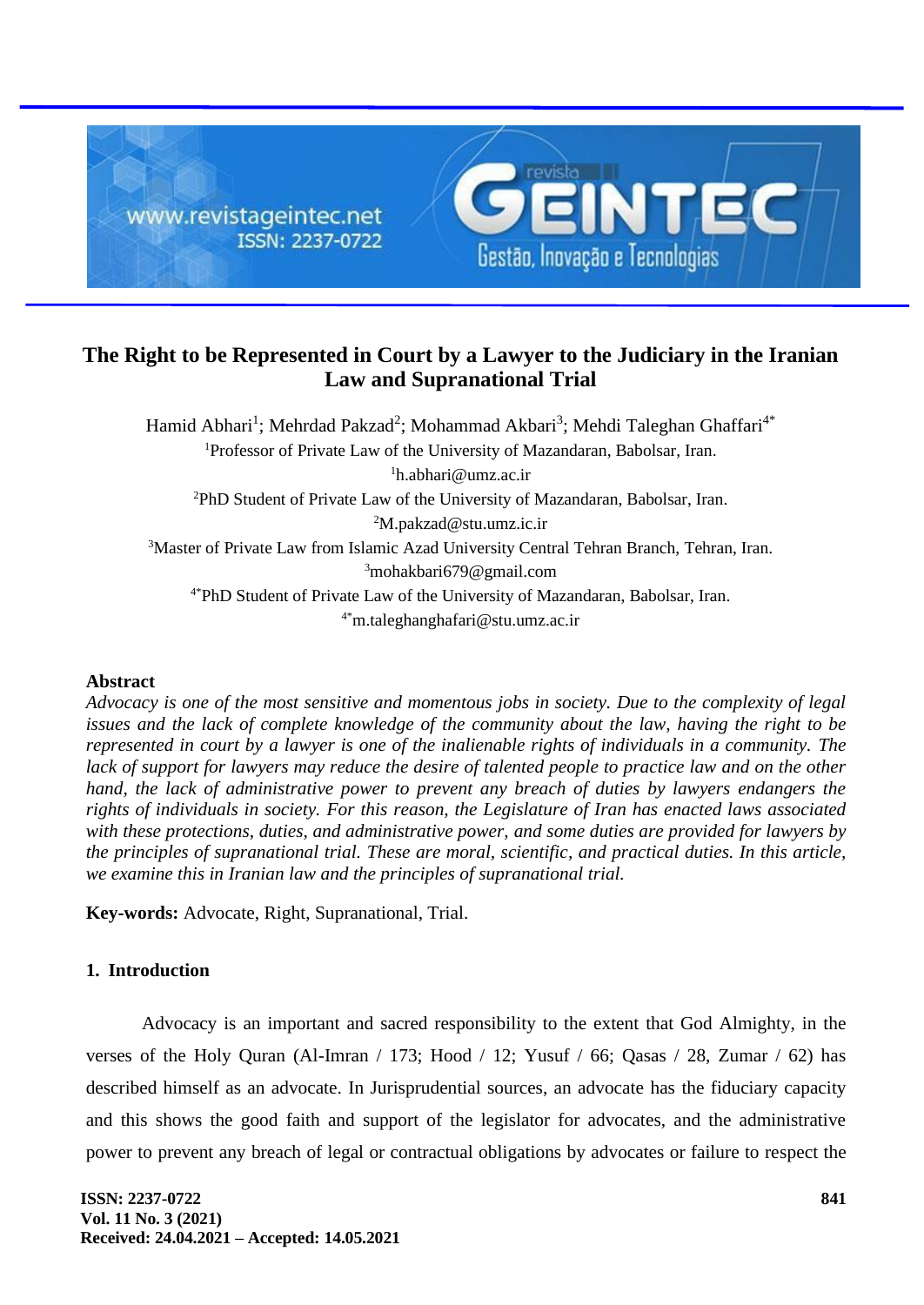interests of advocates converts the fiduciary capacity to suretyship capacity. Advocacy is one of the special types of attorneyship playing an important role in clarifying the truth in litigation. The legislature protects the rights of advocates, and in return for these rights, assigns duties and responsibilities to them. In the laws of Iran, the law of advocacy has described these duties. In the Western World, rules and norms have been adopted under the title of "Supranational Rules of Procedure" aiming to develop legal commonalities. Such supranational rules and norms will lead to the unification of laws in different countries in the long run if the countries generally accept them and since the laws of different countries are examined, the strengths of those laws can have a significant impact on the weaknesses of the laws of other countries.

In this article, we intend to examine these commonalities regarding the right to be represented in court by a lawyer in Iranian law and supranational civil procedure. This research has been conducted using the library method.

#### **1. Concepts**

An attorney is a person who is designated to act on behalf of another person (Amid, 1978, page 1236 – Jafari Langroudi, 2004, page 754). In Arabic, an attorney is a guardian or trustee or is defined as entrustment of work to another (Mostafavi, 1982, volume 13, page 192). In Jurisprudential sources, an attorney is a person who is appointed as a deputy (Najafi, 1984, volume 27, page  $347 -$ Shahid Sani, 1990, volume 4, page 367). Article 656 of the Civil Code of Iran considers power of attorney as a contract in which a person delegates powers to another to do something. This delegation is possible for some rights and even in some duties such as Hajj (Langroudi, 2018, page 106). The logical relation between representation and advocacy is generality and peculiarity in some respect (Seyed Mostafa Mohaghegh Damad, Jalil Ghanavati, Seyed Hassan Vahdati Shobeiri, Ebrahim Abdipour Fard, 2014, volume 2, page 206). This contract has been considered by some jurists as a promissory contract (Shahidi, 2011, page 83 – Adl, 2010, page 354), but others have considered it a kind of permissive contracts (Emami, 2007, volume 2, page 293 – Katouzian, 2010, volume 4, page 111 – Shahbazi, 2006, page 107), And some jurists think that after it has been considered as a permission contract, it is called a promissory-permissive contract due to the effects of permissive contracts (Katouzian). Some, contrary to the explicitness of the Civil Code, consider advocacy as a unilateral legal act. An example of this is advocacy in absentia which means an attorney does not make an attorneyship but accepts it (Langroudi, 2008, page 152). However, the Iranian Civil Code defines power of attorney as a contract that needs acceptance of some acts and does not require a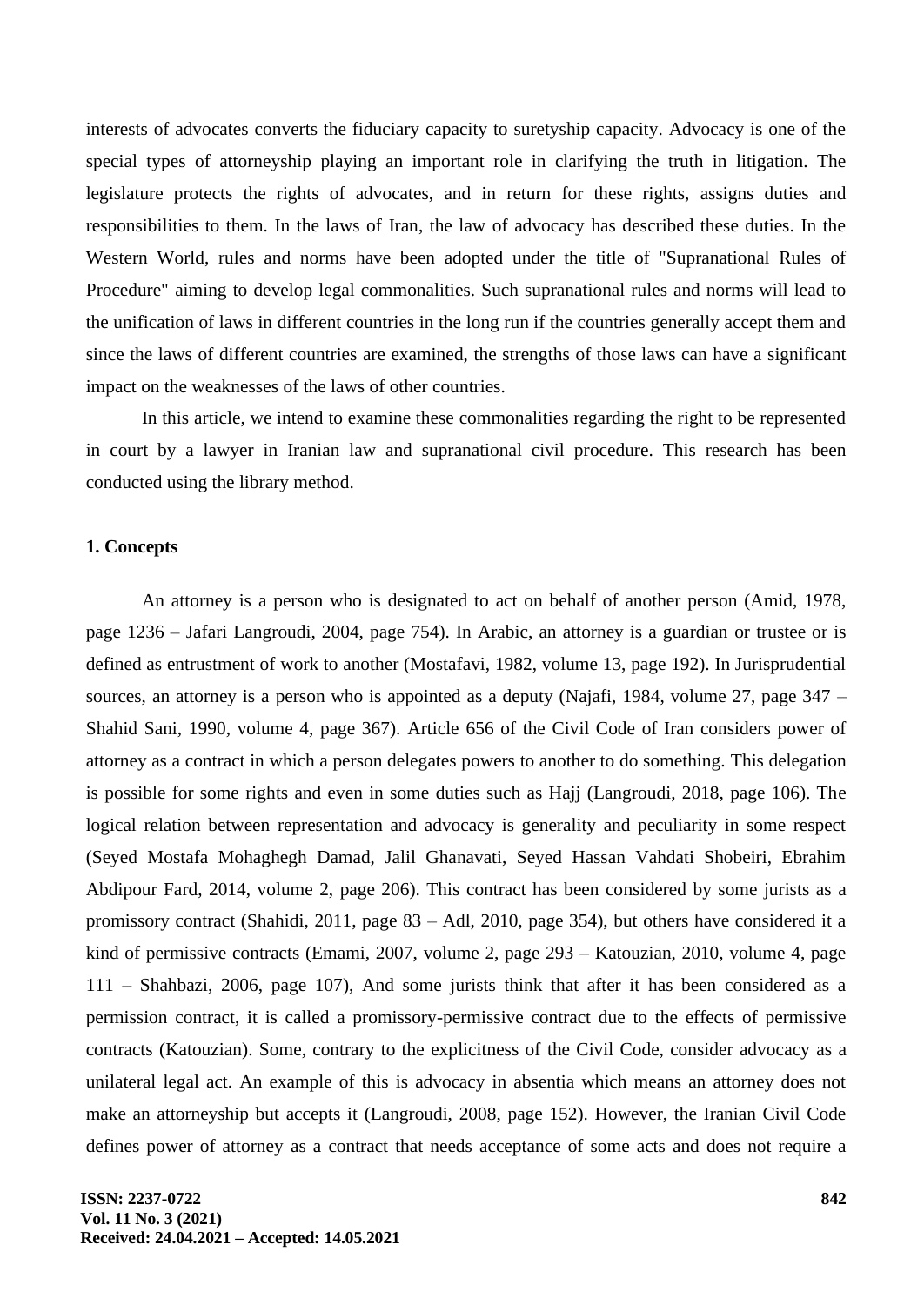specific word (Haeri, Shahbagh, 2019, page 593 – Kashani, 2015, page 186). In principle, advocacy requires special formalities and is a form of permissive contract. Therefore, according to Article 32 of the Law on Advocacy, the conclusion of an advocacy contract between an advocate and a client is subject to the conclusion of a power of attorney agreement that they exchange between themselves and submit the second copy to the court with the advocacy contract attached (Abhari, Barzegar, 2018, page 40).

Right, that is, the power given to a person by law or permissions provided by the law to allow individuals to change some of them on their own (Langroudi, 2004, page 216). "Right" has been defined as a kind of power for man over something else (Mohaghegh Damad, 2020, page 20). Some have divided rights into three categories: Political Rights, such as the right to get a share in the legislature; General Rights, such as the right to liberty, the right to be presented in court; Special Rights, such as the right of ownership and the right of pre-emption (Katouzian, 2004, page 255-256).

The legislator of Iran has stated in Article 35 of the Constitution of Iran, in the third chapter, under the title of the rights of the nation: Parties to a dispute have the right to be represented in all courts and if they cannot afford a lawyer, one will be appointed for them. This article shows the importance of a lawyer in Iranian courts because not everyone is aware of the rules and laws. The importance of this issue has been so great so that the legislator has made arrangements to appoint a public defender or assistant attorney to represent people who cannot afford a lawyer in courts and this was not provided in the former constitution of Iran (Madani, 1991, p. 105). From the legislator's point of view, the word "courts" means all judicial authorities, not just a special kind of court, and includes various stages of proceedings, from the preliminary investigation stage to the sentencing stage (Hashemi, 2013, p. 338). Individuals can usually waive their right to have a lawyer in the hearing. This shows that this right is one of the rights of people in the division of rights in Islam because the right of God cannot be waived (Langroudi, 2018, p.6).

## **2. Lawyer to the Judiciary**

Advocacy in the judiciary in Iran has not a very long history and during the dictatorship (late Qajar dynasty) some people defended the rights of others as lawyers before Sharia courts or the Court of Justice and these people were not subject to principles and rules. At the time of the constitutionalism, despite the enactment of the Establishment Act of Courts of Justice, the conditions for the implementation of the law were not provided; therefore, advocacy couldn't be implemented under the law (Matin Daftari, 2009, v. 1, p. 165).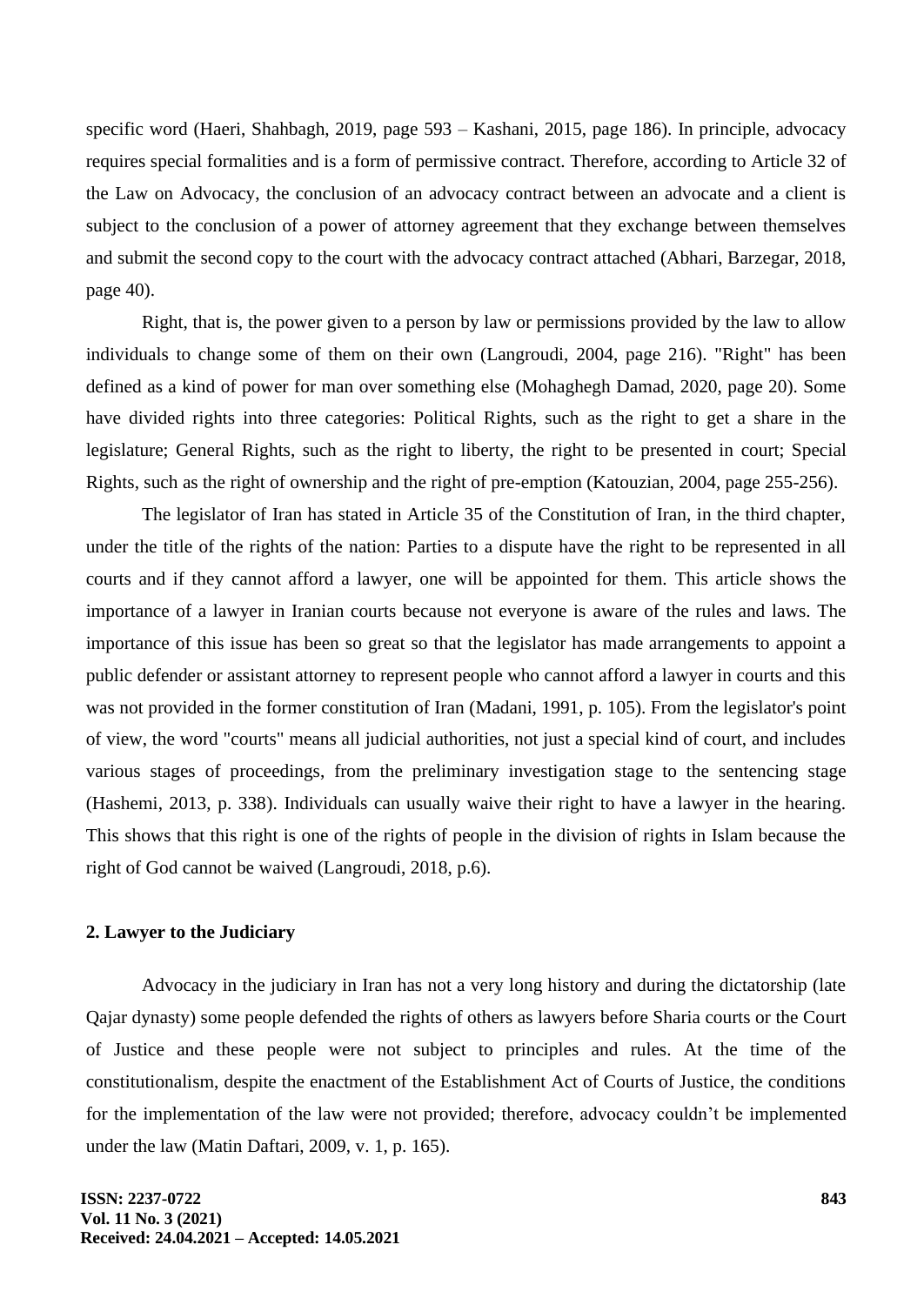The Bar Association of Iran was established for the first time in 1930, which was affiliated with one of the departments of justice and the Minister of Justice was also the president of the association and some Judicial Assistance Branches were founded in the association (Madani, 2009, v. 1, p. 514). After years of efforts and struggles, the Bar Association became independent in March 1953, based on a legal bill (Bahrami, 2009, p. 120).In addition to the Bar Association, which is responsible to select, train and supervise lawyers within the framework of the law, in implementation of Article 187 of the Third Economic, Social and Cultural Development Plan of the Islamic Republic of Iran, ratified on 15/04/2000, the judiciary was allowed to accredit law graduates to apply for a license to establish legal advisory institutions (Shams, 2005, v. 1, p. 236). Although this law has been valid until the end of 2004, the judiciary continues to implement this article (Beheshti – Mardani, 2015, p. 239).

The right to counsel, because of its importance, has been emphasized in Article 35 of the Constitution of Iran and it has also been addressed in international law, such as Clause 2 below Article 11 of the Universal Declaration of Human Rights, adopted by the General Assembly of the United Nations on 10/12/1948, Article 99 of the Geneva Convention relative to the Treatment of Prisoners of War (adopted on 12/08/1949 by the Geneva Political Conference), Article 93 of the rules adopted by the United Nations Conference on the Standard Minimum Rules for the Treatment of Prisoners to Fight against Crime (Geneva 1955), Paragraph D of Clause 4 of Article 14-1 as well as the International Covenant on Civil and Political Rights (adopted by the General Assembly of the United Nations on  $16/12/1966$ ), and Iran entered to the latter in 1975, by law (Ghahramani – Yousefi Mahaleh, 2004, p. 428-429).

#### **3. Rights and Obligations of Lawyers**

Although Article 52 of the Code of Civil Procedure of Iran states that lawyers are litigants, in Clause 2 of Article 295 of the same code, the litigants are considered to be other than lawyers (Mohammadi, 2020, p. 27). If we do not consider a lawyer to be one of the litigants, the lawyer still some common obligations with the litigants by law and also has common goals with their client(s) in litigation. The law protects lawyers. Since lawyers are responsible for defending people, they should have legal protection themselves (Vahedi, 2008, p. 149). One of these protections is legal immunity. In Note 3 of the single article of the Expediency Council regarding the selection of a lawyer by a litigant, approved in October 1991, it is stated that: "A lawyer, in the position of a defendant, shall enjoy the immunity which is for those working in the judicial system". Of course, according to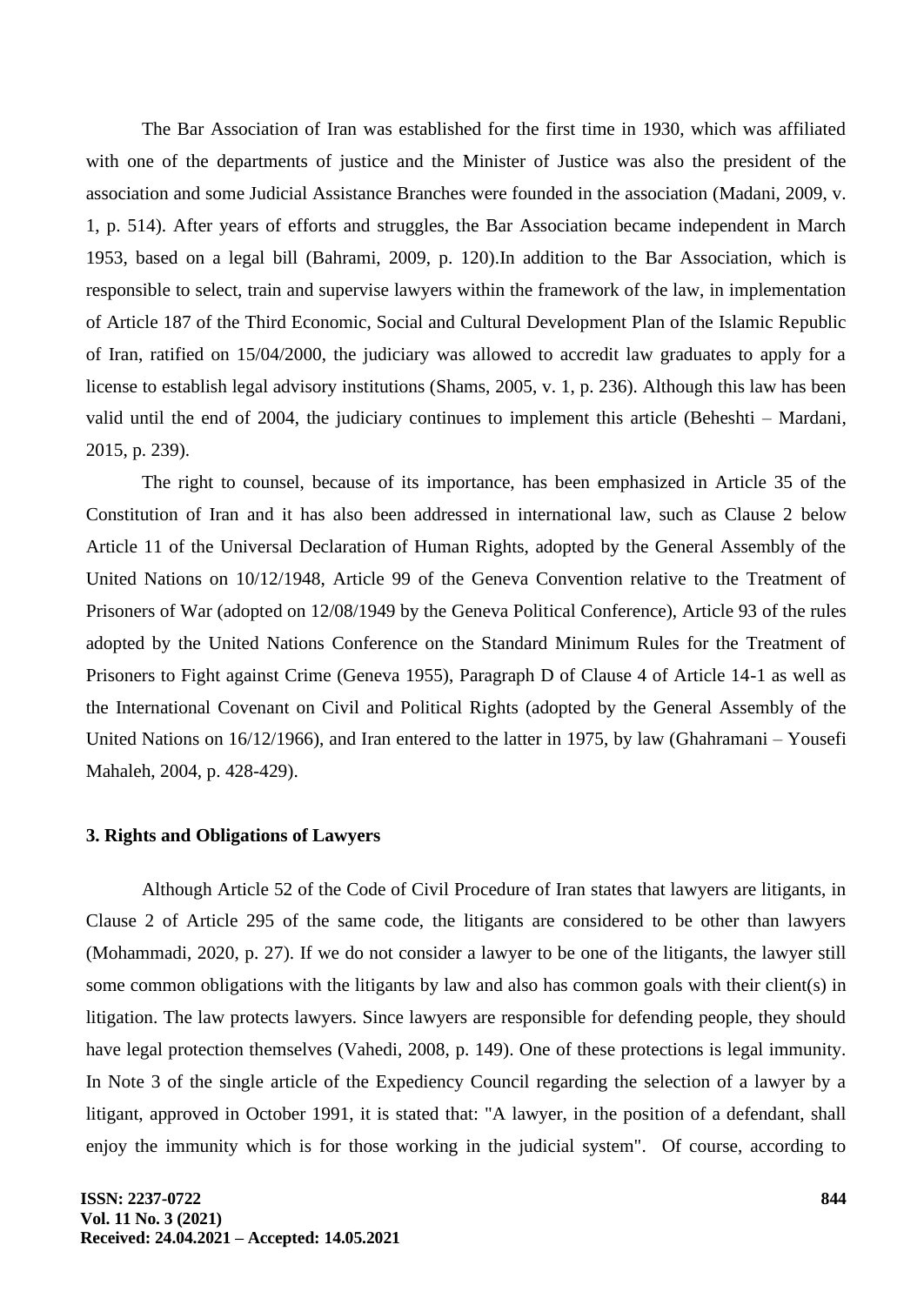Circular No. 8691/78/1 dated 28/11/1999 of the Chief Justice of Iran, the meaning of the phrase "in the position of a defendant" is that a lawyer shall enjoy the immunity only in court and while on duty. Besides, according to Article 17 of the Bar Association Independence Bill, the suspension or prohibition of lawyers can be done only after the issuance of a final ruling by the disciplinary court (Yousefzadeh, 2015, p. 224). In Iran, according to current laws and regulations, being represented by a lawyer in courts is not mandatory (Eftekhar Jahromi – Alsan, 2017, v. 1, p. 201).

Lawyers also have obligations which include:

Good performance and legal assistance, making progress scientifically and practically, attending hearings on time unless there is a justifiable excuse announced to the court, In case of summoning in two sessions at the same time, the priority is to appear at criminal courts, and in other courts, the priority is to appear in the court that the notice of which has been sent earlier and he lawyer is obliged to submit the notice of the simultaneous hearing, attached to the bill, to the other court, otherwise she/he is considered absent. If the lawyer has the right of substitution, she/he must authorize another person to appear at the second court. According to opinion No. 797 / 7-8 / 19/1380 of the Legal Department, "The absence of lawyers during the trial without a justifiable excuse is a violation, even if they have sent a bill" (Quoted by the president, Research Department, 2005, v. 1, p. 100). Lawyers are obliged to keep the clients' secrets. Lawyers are required to accept legal assistance and public advocacy. Lawyers are obliged to enter into written power of attorney contracts and advocacy fee contracts, and in case of receiving additional money from clients in the name of court fees, etc., they will be subject to disciplinary punishment. They will also be considered fraudsters if they resort to trickery to obtain the said money. Lawyers should not abuse their resignations. If it proves that a lawyer betrays his/her client or colludes with the other litigant, he will be sentenced to the severe punishment of disbarment. Performing duties as soon as possible in case of the service of judgment or warning or informing the client and payment of fees are other duties of lawyers. Lawyers should remind the client of the legal effects of the lack of progress of the trial (Articles 25-43 of the Attorneyship Act).

The conclusion drawn from all above is that advocacy is based on honesty, integrity, trustworthiness, competence and accuracy in practice, and case of any violation of these, lawyers shall be subject to disciplinary or criminal penalties. These norms are also accepted in other countries, including Canada (Nouri, 2006, p. 11-61).

The lawyers' and litigants' responsibilities in the administration of justice are addressed in the eleventh principle of the Supranational Civil Procedure Code. The Rules and Principles of Supranational Civil Procedure were first developed by the American Law Institute in Washington,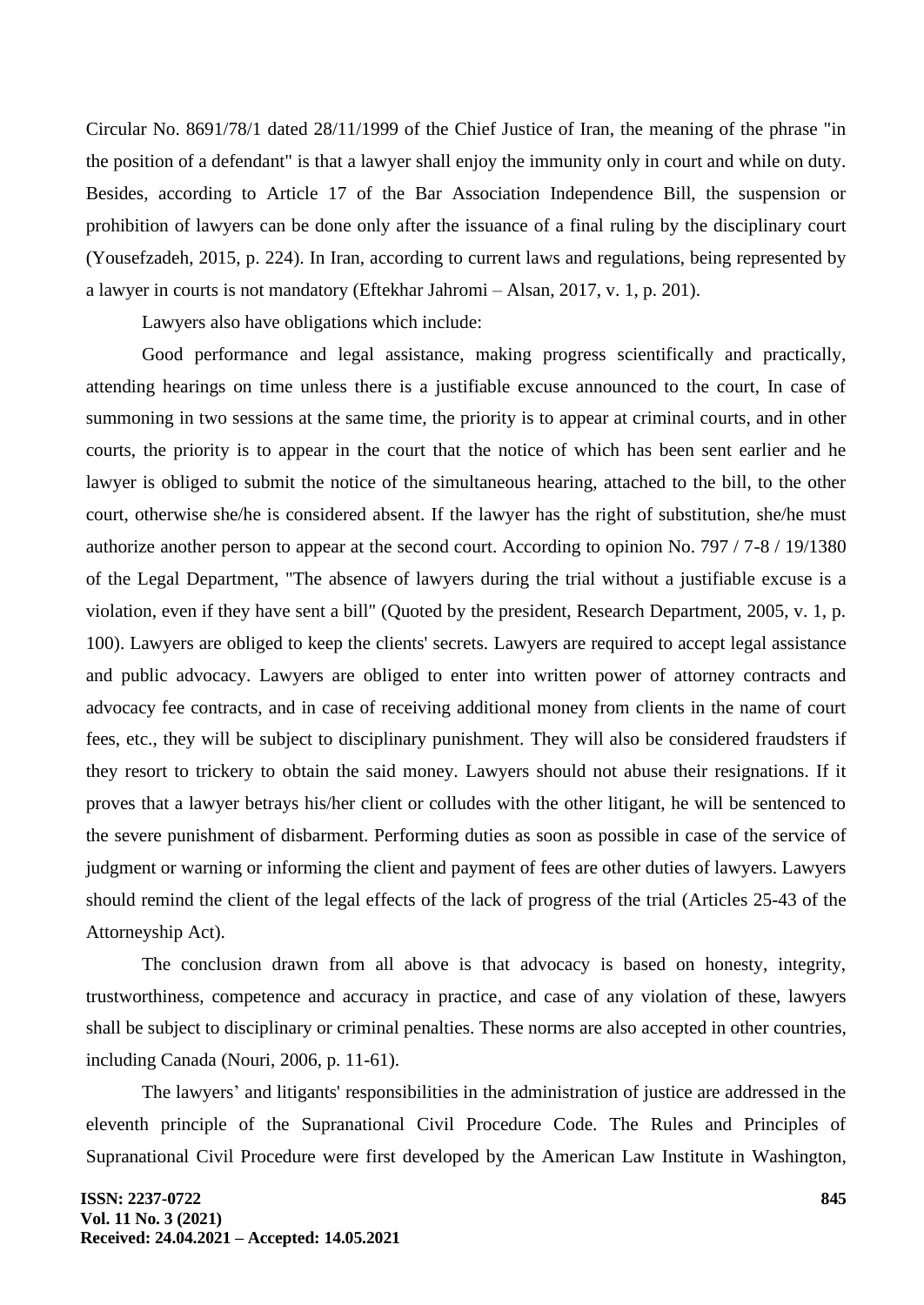D.C. and the International Institute for the Unification of Private in Rome, to formulate common, acceptable and fair rules. In 2004, two institutes enacted the Supranational Civil Procedure Principles, based on a draft prepared by Storner, Tarofo, Jidi, and Hazard. They also published the rules of the civil procedure without approval. Principles are very general rules that take into account the required measures for a fair trial and also provide detailed rules and regulations on the other hand (Ghomami – Mohseni, 2011, p. 13-15).

In Clause 1 of the Eleventh Principle of the Supranational Civil Procedure Code, the legislature requires litigants and lawyers to act in an honest manner and in Clause 5 of the said principle, the legislature has committed lawyers to fulfill their obligations according to the Civil Procedure (Ghomami – Mohseni, Ibid. p. 104). The principles of professional ethics for lawyers vary among the states, but all countries must recognize the independence of lawyers in defending the interests of their clients and protecting their client's confidential information obtained for advocacy (Pourostad, 2013, p. 92).

As mentioned above, principles of the Supranational Civil Procedure Code address generalities and leave more details to the rules. From these two clauses of the eleventh principle, it can be understood that this principle emphasizes the honesty and integrity of lawyers and their commitment to perform their duties properly, and this important issue can be identified in the laws of different countries such as the Islamic Republic of Iran and Canada. However, in many cases, law and ethics do not have a single context (Katouzian, 2016, v. 1, p. 434), but in this case, the adoption of relevant laws, in addition to protecting rights, also has moral origins.

The judicial precedent of Iran, in the written judgment no. 9 dated 24/04/1994 issued by the branch no. 1 of the Iranian High Disciplinary Court of Judges, and in the written judgment no. 18 dated 09/06/1994 issued by the same branch, emphasized this issue that lawyers must have a clean record and under Article 32 of the By-Laws of the Bar Association, at the beginning of the work, they must present a police clearance certificate or, in the case of persons having a criminal record, their confidential employment file (Karimzadeh, 1999, p. 822-824).

#### **2. Conclusion**

Advocacy is an important profession. The importance of this profession in defending the rights of litigants is so great that in Article 35 of the Constitution of Iran, the right to be represented by a lawyer has been recognized as a principle.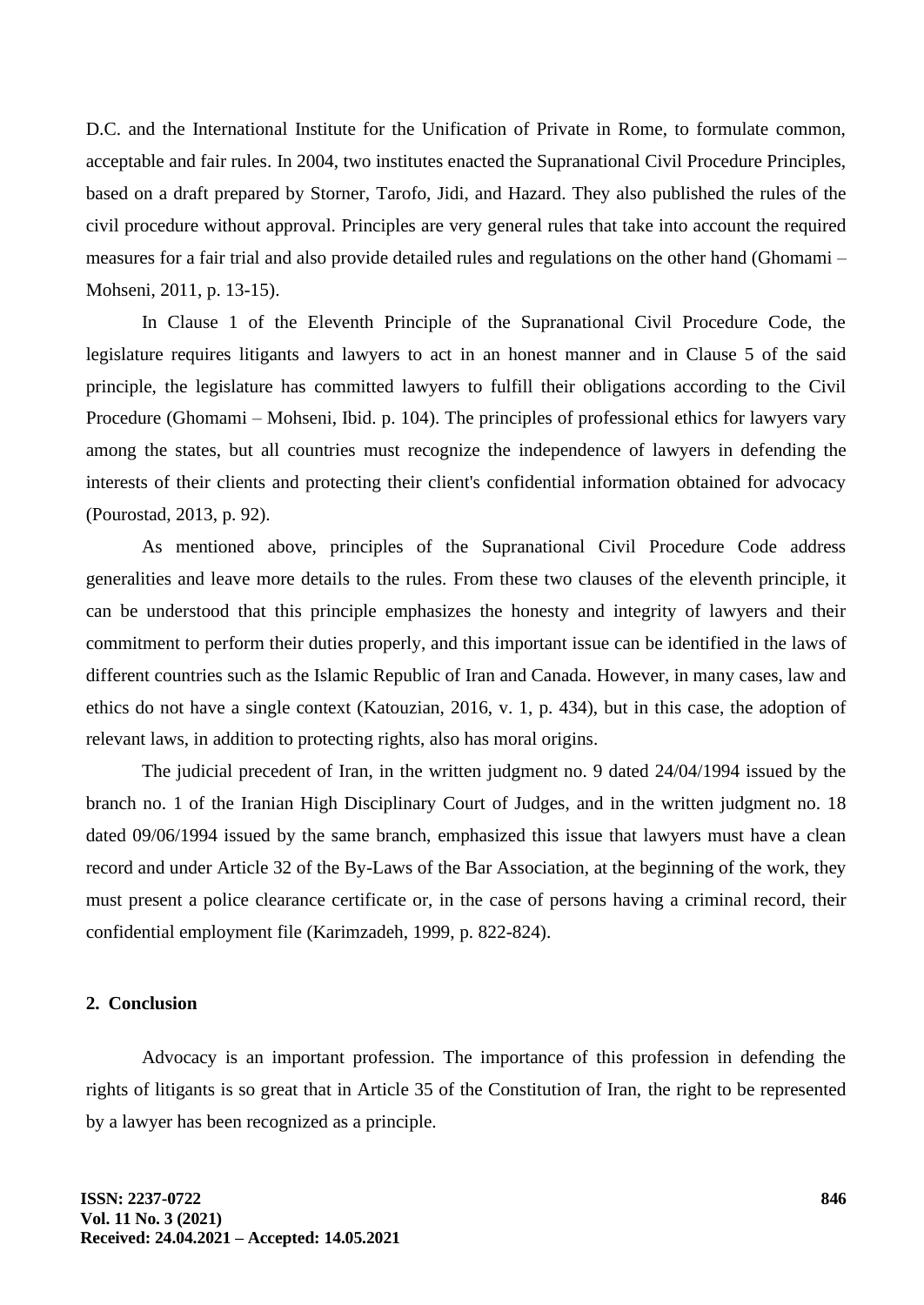For this reason, the legislature granted legal protections to lawyers, including fiduciary capacity and legal immunity, and in return for these protections, gave them a series of responsibilities along with administrative power. Some of these responsibilities, mentioned in the Iranian Advocacy Act, include honesty, integrity, trustworthiness, competence and accuracy in practice. These principles have been adopted in some other countries, including Canada. In recent years, academic institutes in the United States and Europe, are preparing uniform principles and rules, having something in common with the Supranational Civil Procedure, and under the same heading, have enacted the principles of procedure under the said title and in the annex have published the rules without approval. By comparing clauses related to these principles to domestic laws of Iran, it can be said that these principles of Supranational Civil Procedure fully conform to the domestic laws of Iran and domestic laws and are more comprehensive than supranational principles. For this reason, further explanations of supranational principles are provided in the "Supranational Rules" section.

### **References**

Hamid Abhari, Mohammadreza Barzegar (2018), *"Civil Procedure 1",* Majd Publications, Tehran, second edition.

Goudarz Eftekhar Jahromi, Mostafa Elsan (2017), *"Civil Procedure",* volume 1, Mizan Publications, Tehran, first edition.

Mirseyed Hassan Emami (2007), *"Civil Code",* volume 2, Eslamiyeh Publications, Tehran, nineteenth edition.

Bahram Bahrami (2009), *"Civil Procedure 1 & 2",* Negahbineh Publications, tehram, eleventh edition.

Mohammadjavad Beheshti, Nader Mardani, (2015), *"Civil Procedure 1 & 2 & 3",* Mizan Publications, Tehran, first edition.

Majid Pourostad, (2013), "Principles and Rules of Supranational Civil Procedure", Shahr Danesh Publications, Tehran, third edition.

Mohammadjafar Jafari Langroudi, (2008), *"Thought and Promotion",* Ganj Danesh Publication, Tehran, first edition.

Mohammadjafar Jafari Langroudi, (2004), *"Legal Terminology",* Ganj Danesh Publication, Tehran, fourteenth edition.

Mohammadjafar Jafari Langroudi, (2018), *"Ghodsiyeh, the Power of Holiness",* Ganj Danesh Publication, Tehran, second edition.

Mohammadjafar Jafari Langroudi, (2018), *"Law Schools in Islamic Law",* Ganj Danesh Publication, Tehran, fourth edition.

Seyedali Haeri Shahbagh, (2019), *"Description of the Civil Code",* Ganj Danesh Publication, Tehran, fifth edition.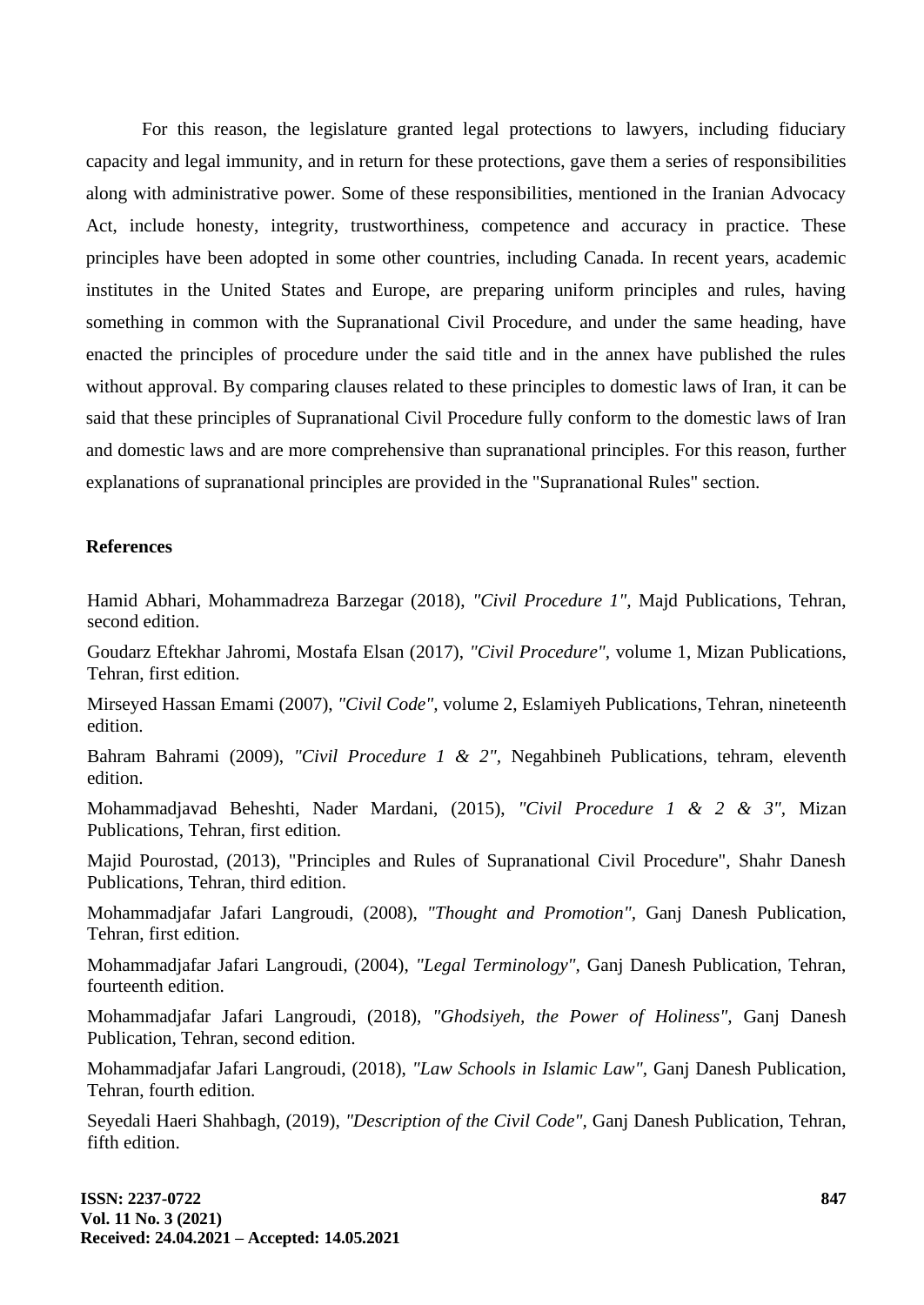Vice-Presidency for Research, "Research, *Development and Revision of Laws and Regulations",* (2005), Civil Procedure, volume 1, Tehran, seventh edition.

Mohammad Hossein Shahbazi, (2006), *"Principles of Necessity and Permission of Legal Actions",*  Farzanegan Dadafarin Institute of Legal Studies, Tehran, first edition.

Mahdi Shahidi, (2011), *"Contracts Conclusion",* Majd Publications, Tehran, eighth edition.

Abdollah Shams, (2005), *"Civil Procedure",* volume 1, Derak Publications, Tehran, tenth edition.

Mansour Adl (Adl al-Saltaneh), (2010), *"Civil Code",* Khorsandi Publications, Tehran, first edition.

Hassan Amid, (1978), *Amid Dictionary,* Amirkabir Publications, Tehran, sixteenth edition.

Majid Ghamami, Hassan Mohseni, (2011), *"Supranational Civil Procedure",* Sahami Enteshar Publications, Tehran, first edition.

Nasrollah Ghahremani, Ebrahim Yousefi Mahaleh, (2004), *"Advocacy Rules and Regulations",* MAjd Publications, Tehran, first edition.

Naser Katouzain, (2016), *"Philosophy of Law",* volume 1, Sahami Enteshar Publications, Tehran, eighth edition.

Naser Katouzain, (2010), *"Nominate Contracts",* volume 4, Sahami Enteshar Publications, Tehran, sixth edition.

Naser Katouzain, (2004), *"Basics of Law",* volume 1, Sahami Enteshar Publications, Tehran, thirtyeighth edition.

Seyed Mahmoud Kashani, (2015), *"Civil Laws for Special Contracts",* Mizan Publications, Tehran, second edition.

Ahmad Karimzadeh, (1998), *"Disciplinary Supervision over the Judicial System",* volume 2, Official Gazette, Tehran, first edition.

Ahmad Matin Daftari, (2009), *"Trade and Civil Procedure",* volume 1, Majd Publications, Tehran, third edition.

Seyed Jalaleddin Madani, (2009), *"Civil Procedure",* volume 1, Paydar Publications, Tehran, second edition.

Seyed Jalaleddin Madani, (1991), *"Constitutional Law and Political Institutions",* Hamrah Publications, Tehran, first edition.

Seyed Mostafa Mohaghegh Damad, Jalil Ghanavati, Seyed Hassan Vahdati Shobeiri, Ebrahim Abdipour Fard, (2014), "Law of Contracts in Ja'fari Jurisprudence", volume 2, Samt Publications, Tehran, third edition.

Seyed Mostafa Mohaghegh Damad (2020), *"Rules of Jurisprudence, Civil Section", Islamic Sciences* Publishing Center, Tehran, fifty-fourth edition.

Sam Mohammadi, (2020), *"Civil Procedure",* Majd Publications, Tehran, first edition.

Mohammadali Nouri, (2006), *Codes of Professional Conduct - Canadian Bar Association,* Ganj Danesh Publications, Tehran, second edition.

Ghodratollah Vahedi, (2008), *"Civil Procedure",* volume 1, Mizan Publications, Tehran, fifth edition.

Seyed Mohammad Hashemi, (2013), *"Constitutional Law and Political Structures",* Mizan Publications, Tehran, second edition.